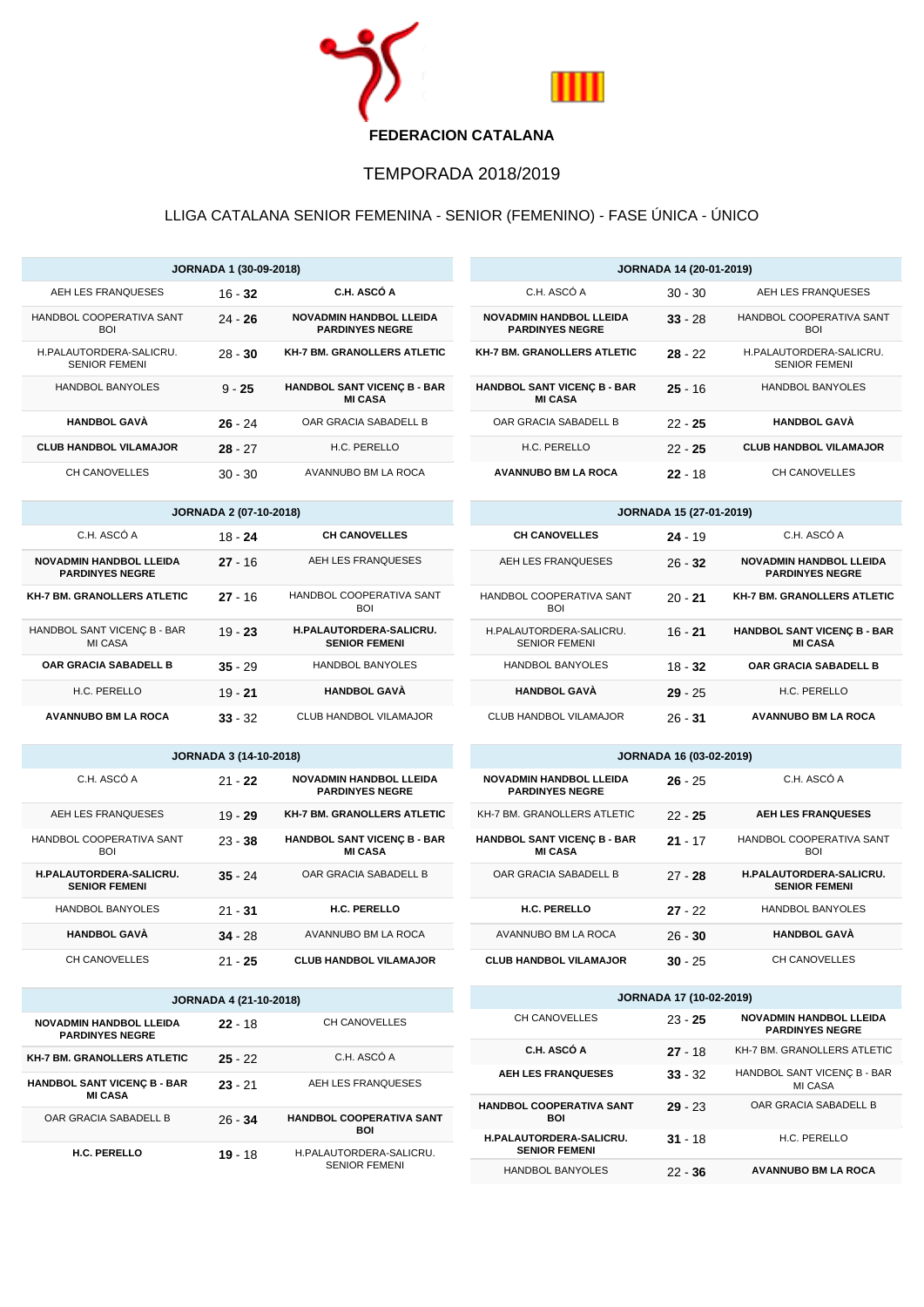| <b>AVANNUBO BM LA ROCA</b> | $36 - 27$              | HANDBOL BANYOLES | <b>HANDBOL GA</b> |
|----------------------------|------------------------|------------------|-------------------|
| CLUB HANDBOL VILAMAJOR     | $25 - 25$              | HANDBOL GAVA     |                   |
|                            | JORNADA 5 (28-10-2018) |                  |                   |

|                                        | $0.01117757$ $0.020107$ |                                                          |
|----------------------------------------|-------------------------|----------------------------------------------------------|
| KH-7 BM. GRANOLLERS ATLETIC            | $24 - 23$               | <b>NOVADMIN HANDBOL LLEIDA</b><br><b>PARDINYES NEGRE</b> |
| HANDBOL SANT VICENC B - BAR<br>MI CASA | $18 - 13$               | C.H. ASCÓ A                                              |
| OAR GRACIA SABADELL B                  | $27 - 27$               | AEH LES FRANQUESES                                       |
| H.C. PERELLO                           | $27 - 27$               | HANDBOL COOPERATIVA SANT<br>BOI                          |
| <b>AVANNUBO BM LA ROCA</b>             | $26 - 27$               | H.PALAUTORDERA-SALICRU.<br><b>SENIOR FEMENI</b>          |
| <b>CLUB HANDBOL VILAMAJOR</b>          | $18 - 23$               | <b>HANDBOL BANYOLES</b>                                  |
| <b>HANDBOL GAVÀ</b>                    | $19 - 22$               | CH CANOVELLES                                            |

| <b>JORNADA 6 (04-11-2018)</b>          |           |                                                          |  |
|----------------------------------------|-----------|----------------------------------------------------------|--|
| <b>KH-7 BM. GRANOLLERS ATLETIC</b>     | $26 - 19$ | <b>CH CANOVELLES</b>                                     |  |
| HANDBOL SANT VICENC B - BAR<br>MI CASA | $21 - 35$ | <b>NOVADMIN HANDBOL LLEIDA</b><br><b>PARDINYES NEGRE</b> |  |
| OAR GRACIA SABADELL B                  | $19 - 30$ | C.H. ASCÓ A                                              |  |
| H.C. PERELLO                           | $20 - 14$ | AEH LES FRANQUESES                                       |  |
| <b>AVANNUBO BM LA ROCA</b>             | $30 - 28$ | HANDBOL COOPERATIVA SANT<br>BOI                          |  |
| <b>CLUB HANDBOL VILAMAJOR</b>          | $31 - 18$ | H.PALAUTORDERA-SALICRU.<br><b>SENIOR FEMENI</b>          |  |
| <b>HANDBOL GAVÀ</b>                    | $24 - 21$ | <b>HANDBOL BANYOLES</b>                                  |  |

| <b>JORNADA 7 (11-11-2018)</b> |  |
|-------------------------------|--|
|-------------------------------|--|

| <b>KH-7 BM. GRANOLLERS ATLETIC</b>                       | $22 - 21$ | HANDBOL SANT VICENC B - BAR<br>MI CASA |
|----------------------------------------------------------|-----------|----------------------------------------|
| <b>NOVADMIN HANDBOL LLEIDA</b><br><b>PARDINYES NEGRE</b> | $29 - 27$ | OAR GRACIA SABADELL B                  |
| C.H. ASCÓ A                                              | $27 - 25$ | H.C. PERELLO                           |
| AEH LES FRANQUESES                                       | $16 - 32$ | <b>AVANNUBO BM LA ROCA</b>             |
| HANDBOL COOPERATIVA SANT<br>BOI                          | $28 - 28$ | CLUB HANDBOL VILAMAJOR                 |
| H.PALAUTORDERA-SALICRU.<br><b>SENIOR FEMENI</b>          | $29 - 22$ | HANDBOL GAVÀ                           |
| <b>CH CANOVELLES</b>                                     | $27 - 22$ | <b>HANDBOL BANYOLES</b>                |

| <b>JORNADA 8 (18-11-2018)</b>          |           |                                                        |  |
|----------------------------------------|-----------|--------------------------------------------------------|--|
| HANDBOL SANT VICENC B - BAR<br>MI CASA | $14 - 20$ | <b>CH CANOVELLES</b>                                   |  |
| OAR GRACIA SABADELL B                  | $19 - 20$ | <b>KH-7 BM, GRANOLLERS ATLETIC</b>                     |  |
| H.C. PERELLO                           | $21 - 20$ | NOVADMIN HANDBOL LLEIDA<br><b>PARDINYES NEGRE</b>      |  |
| <b>AVANNUBO BM LA ROCA</b>             | $29 - 22$ | C.H. ASCÓ A                                            |  |
| <b>CLUB HANDBOL VILAMAJOR</b>          | $41 - 29$ | AEH LES FRANQUESES                                     |  |
| <b>HANDBOL GAVÀ</b>                    | $35 - 23$ | HANDBOL COOPERATIVA SANT<br><b>BOI</b>                 |  |
| <b>HANDBOL BANYOLES</b>                | $22 - 30$ | <b>H.PALAUTORDERA-SALICRU.</b><br><b>SENIOR FEMENI</b> |  |

| <b>JORNADA 9 (25-11-2018)</b>              |           |                              |  |  |
|--------------------------------------------|-----------|------------------------------|--|--|
| HANDBOL SANT VICENC B - BAR<br>MI CASA     | $19 - 25$ | <b>OAR GRACIA SABADELL B</b> |  |  |
| <b>KH-7 BM, GRANOLLERS ATLETIC</b>         | $23 - 22$ | H.C. PERELLO                 |  |  |
| NOVADMIN HANDBOL LLEIDA<br>PARDINYES NEGRE | $25 - 26$ | <b>AVANNUBO BM LA ROCA</b>   |  |  |
| C.H. ASCÓ A                                | $29 - 25$ | CLUB HANDBOL VILAMAJOR       |  |  |
| AEH LES FRANQUESES                         | $23 - 26$ | <b>HANDBOL GAVÀ</b>          |  |  |
| <b>HANDBOL COOPERATIVA SANT</b><br>BOI     | $22 - 21$ | <b>HANDBOL BANYOLES</b>      |  |  |

| HANDBOL GAVA |  |
|--------------|--|
|--------------|--|

**A 28** - 27 CLUB HANDBOL VILAMAJOR

| <b>JORNADA 18 (17-02-2019)</b>                       |           |                                                          |  |  |
|------------------------------------------------------|-----------|----------------------------------------------------------|--|--|
| KH-7 BM. GRANOLLERS ATLETIC                          | $24 - 25$ | <b>NOVADMIN HANDBOL LLEIDA</b><br><b>PARDINYES NEGRE</b> |  |  |
| <b>HANDBOL SANT VICENC B - BAR</b><br><b>MI CASA</b> | $35 - 24$ | C.H. ASCÓ A                                              |  |  |
| OAR GRACIA SABADELL B                                | $24 - 23$ | AEH LES FRANQUESES                                       |  |  |
| H.C. PERELLO                                         | $21 - 21$ | HANDBOL COOPERATIVA SANT<br><b>BOI</b>                   |  |  |
| AVANNUBO BM LA ROCA                                  | $26 - 26$ | H.PALAUTORDERA-SALICRU.<br><b>SENIOR FEMENI</b>          |  |  |
| <b>CLUB HANDBOL VILAMAJOR</b>                        | $30 - 20$ | <b>HANDBOL BANYOLES</b>                                  |  |  |
| <b>HANDBOL GAVÀ</b>                                  | $26 - 24$ | CH CANOVELLES                                            |  |  |

| <b>JORNADA 19 (24-02-2019)</b>                    |           |                                        |  |
|---------------------------------------------------|-----------|----------------------------------------|--|
| <b>CH CANOVELLES</b>                              | $21 - 20$ | KH-7 BM. GRANOLLERS ATLETIC            |  |
| NOVADMIN HANDBOL LLEIDA<br><b>PARDINYES NEGRE</b> | $28 - 28$ | HANDBOL SANT VICENÇ B - BAR<br>MI CASA |  |
| C.H. ASCÓ A                                       | $20 - 23$ | <b>OAR GRACIA SABADELL B</b>           |  |
| <b>AEH LES FRANQUESES</b>                         | $28 - 25$ | H.C. PERELLO                           |  |
| <b>HANDBOL COOPERATIVA SANT</b><br>BOI            | $23 - 22$ | AVANNUBO BM LA ROCA                    |  |
| H.PALAUTORDERA-SALICRU.<br><b>SENIOR FEMENI</b>   | $26 - 33$ | <b>CLUB HANDBOL VILAMAJOR</b>          |  |
| <b>HANDBOL BANYOLES</b>                           | $23 - 37$ | <b>HANDBOL GAVÀ</b>                    |  |

| <b>JORNADA 20 (03-03-2019)</b>         |           |                                                          |
|----------------------------------------|-----------|----------------------------------------------------------|
| HANDBOL SANT VICENC B - BAR<br>MI CASA | $24 - 28$ | <b>KH-7 BM. GRANOLLERS ATLETIC</b>                       |
| OAR GRACIA SABADELL B                  | $29 - 39$ | <b>NOVADMIN HANDBOL LLEIDA</b><br><b>PARDINYES NEGRE</b> |
| H.C. PERELLO                           | $15 - 29$ | C.H. ASCÓ A                                              |
| <b>AVANNUBO BM LA ROCA</b>             | $23 - 22$ | AEH LES FRANQUESES                                       |
| <b>CLUB HANDBOL VILAMAJOR</b>          | $32 - 31$ | HANDBOL COOPERATIVA SANT<br>BOI                          |
| <b>HANDBOL GAVÀ</b>                    | $30 - 26$ | H.PALAUTORDERA-SALICRU.<br><b>SENIOR FEMENI</b>          |
| HANDBOL BANYOLES                       | 16 - 26   | <b>CH CANOVELLES</b>                                     |

| <b>JORNADA 21 (10-03-2019)</b>                           |           |                                                      |  |
|----------------------------------------------------------|-----------|------------------------------------------------------|--|
| CH CANOVELLES                                            | $21 - 24$ | <b>HANDBOL SANT VICENC B - BAR</b><br><b>MI CASA</b> |  |
| KH-7 BM. GRANOLLERS ATLETIC                              | $35 - 21$ | OAR GRACIA SABADELL B                                |  |
| <b>NOVADMIN HANDBOL LLEIDA</b><br><b>PARDINYES NEGRE</b> | $27 - 22$ | H.C. PERELLO                                         |  |
| C.H. ASCÓ A                                              | $22 - 26$ | <b>AVANNUBO BM LA ROCA</b>                           |  |
| <b>AEH LES FRANQUESES</b>                                | $25 - 22$ | CLUB HANDBOL VILAMAJOR                               |  |
| HANDBOL COOPERATIVA SANT<br><b>BOI</b>                   | $24 - 35$ | <b>HANDBOL GAVÀ</b>                                  |  |
| <b>H.PALAUTORDERA-SALICRU.</b><br><b>SENIOR FEMENI</b>   | $32 - 26$ | <b>HANDBOL BANYOLES</b>                              |  |

| <b>JORNADA 22 (17-03-2019)</b> |                               |           |                                                          |
|--------------------------------|-------------------------------|-----------|----------------------------------------------------------|
|                                | OAR GRACIA SABADELL B         | $22 - 22$ | HANDBOL SANT VICENC B - BAR<br>MI CASA                   |
|                                | H.C. PERELLO                  | $26 - 28$ | <b>KH-7 BM, GRANOLLERS ATLETIC</b>                       |
|                                | AVANNUBO BM LA ROCA           | $28 - 30$ | <b>NOVADMIN HANDBOL LLEIDA</b><br><b>PARDINYES NEGRE</b> |
|                                | <b>CLUB HANDBOL VILAMAJOR</b> | $19 - 18$ | C.H. ASCÓ A                                              |
|                                | <b>HANDBOL GAVÀ</b>           | $29 - 24$ | AEH LES FRANQUESES                                       |
|                                | <b>HANDBOL BANYOLES</b>       | $31 - 37$ | <b>HANDBOL COOPERATIVA SANT</b><br>BOI                   |